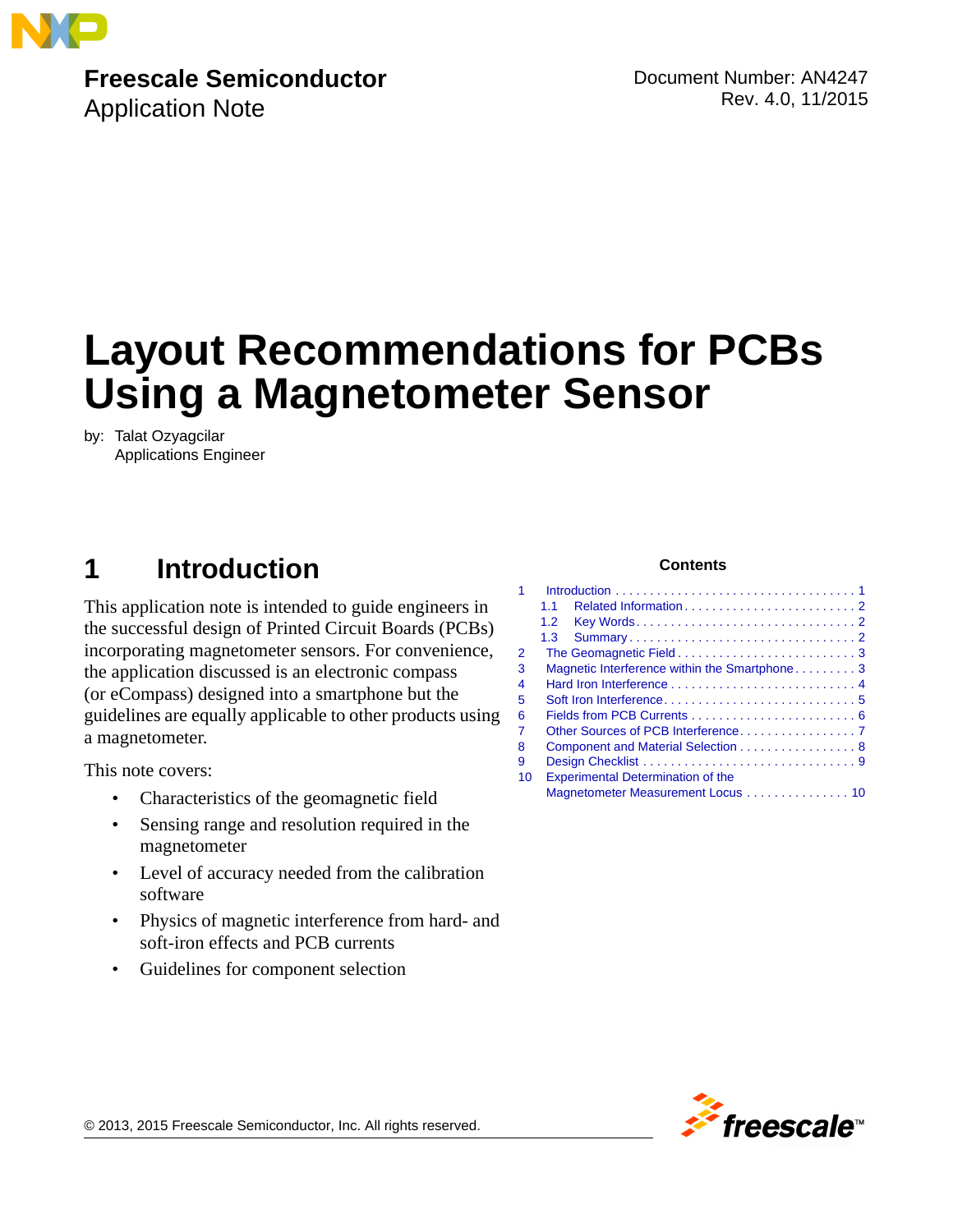

#### **Introduction**

• Experimental approach to visualize field distortions prior to layout and fabrication of the PCB

Additional information on the mathematics of magnetometer calibration and the tilt-compensated eCompass can be found in the Freescale Application notes below:

- AN4246 "Calibrating an eCompass in the Presence of Hard- and Soft-Iron Interference"
- AN4248 "Implementing a Tilt-Compensated eCompass using Accelerometer and Magnetometer Sensors"
- AN4249 "Accuracy of Angle Estimation in eCompass and 3D Pointer Applications."

These and other application notes can be downloaded from<http://www.freescale.com>.

#### <span id="page-1-0"></span>**1.1 Related Information**

[C source code and additional documentation are available for download at](http://www.freescale.com/products/sensors/freescale-sensor-fusion:XTRSICSNSTLBOX?tid=vansensorfusion)  www.freescale.com/sensorfusion.

#### <span id="page-1-1"></span>**1.2 Key Words**

eCompass, Geomagnetic, Magnetometer, Hard-Iron, Soft-Iron, Layout, Calibration, Ferromagnetic.

#### <span id="page-1-2"></span>**1.3 Summary**

- A smartphone magnetometer measures the sum of the geomagnetic field plus magnetic interference generated by ferromagnetic components on the smartphone PCB. This interference is classified into permanent hard-iron and induced soft-iron components.
- The magnitude of hard-iron and soft-iron interference can exceed 1000  $\mu$ T and saturate the magnetometer if care is not taken to minimize the use of ferromagnetic components, such as speakers, and to optimize the PCB layout by placing the magnetometer away from sources of magnetic interference.
- Software calibration algorithms are required to calculate the characteristics of, and mathematically remove, both hard-iron and soft-iron interference from the magnetometer readings allowing the geomagnetic field component to be measured with an error below 0.5 μT.
- An experimental approach is described which uses a Freescale RD4247MAG3110 eCompass evaluation board to measure and visualize the level of hard-iron and soft-iron interference prior to PCB fabrication.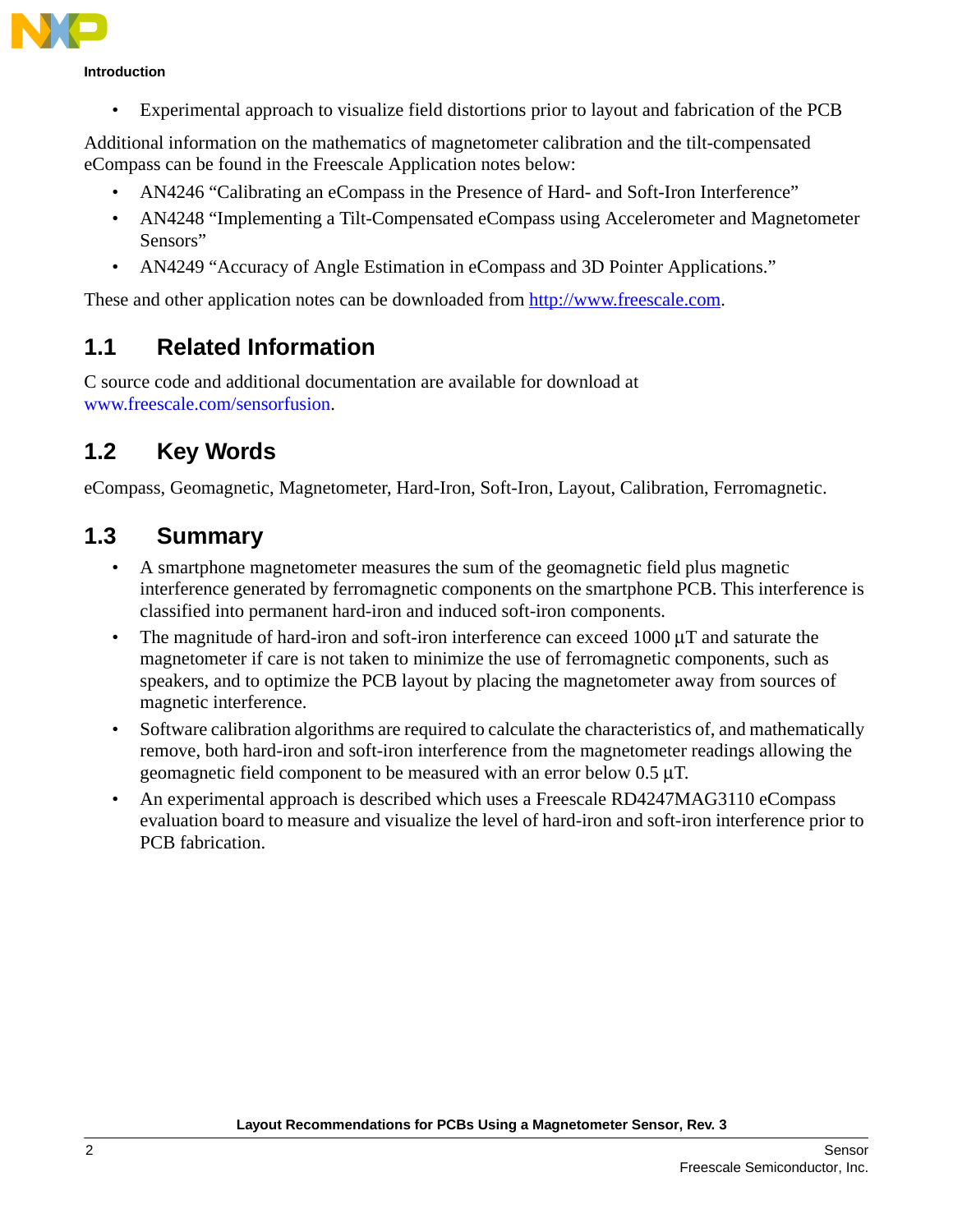

# <span id="page-2-0"></span>**2 The Geomagnetic Field**

The magnitude of the earth's magnetic field (the geomagnetic field) varies over the surface of the earth from a minimum of 22 μT over South America to a maximum of 67 μT south of Australia. The heading of an eCompass is determined from the relative strengths of the two horizontal geomagnetic field components and these vary from zero at the magnetic poles to a maximum of 42 μT over East Asia. Detailed geomagnetic field maps are available from the *World Data Center for Geomagnetism* [at](http://wdc.kugi.kyoto-u.ac.jp/igrf/)  [http://wdc.kugi.kyoto-u.ac.jp/igrf/.](http://wdc.kugi.kyoto-u.ac.jp/igrf/)

A rough and ready estimate of the error in an eCompass heading is given in radians by the ratio of the error in geomagnetic field estimation to the horizontal geomagnetic field strength. For example, the lowest value of the horizontal field strength likely to be experienced by a smartphone user is 10 μT in northern Canada and Russia. A compass heading accuracy of 0.05 radians or 3 degrees therefore requires that the error in estimating the geomagnetic field be no more than 0.5 μT.

#### <span id="page-2-1"></span>**3 Magnetic Interference within the Smartphone**

Unlike accelerometer, pressure, and gyroscope MEMS sensors, which use mechanical sensing elements unaffected by electromagnetic components on the PCB, magnetometers are sensitive to the magnetic fields generated by other circuit components.

The most common magnetic field sources are:

- permanent ferromagnets (as found in speakers or buzzers)
- induced fields within any ferromagnetic material lacking a permanent field (such as sheet steel)
- fields generated by current flows (ranging from strong currents in power supply tracks to smaller currents within coils).

Even in a well-designed smartphone, these sources create extraneous fields with magnitudes approaching 1000 μT in the vicinity of the magnetometer placing severe constraints on the performance of both the magnetometer and the calibration software running within the smartphone eCompass application. The magnetometer must have an operating range of  $\pm 1000 \mu T$  to accommodate the sum of the geomagnetic and interfering fields and the calibration software must identify and remove this interference to accuracy better than  $0.5 \mu T$  or one part in two thousand for 1000  $\mu T$  interference.

Designers should not assume that the calibration software will always correct for a poor layout. Component selection and layout should therefore be optimized to reduce the interfering fields as much as is realistically feasible. Smaller interference fields ease the job of the calibration software and result in more accurate compass headings.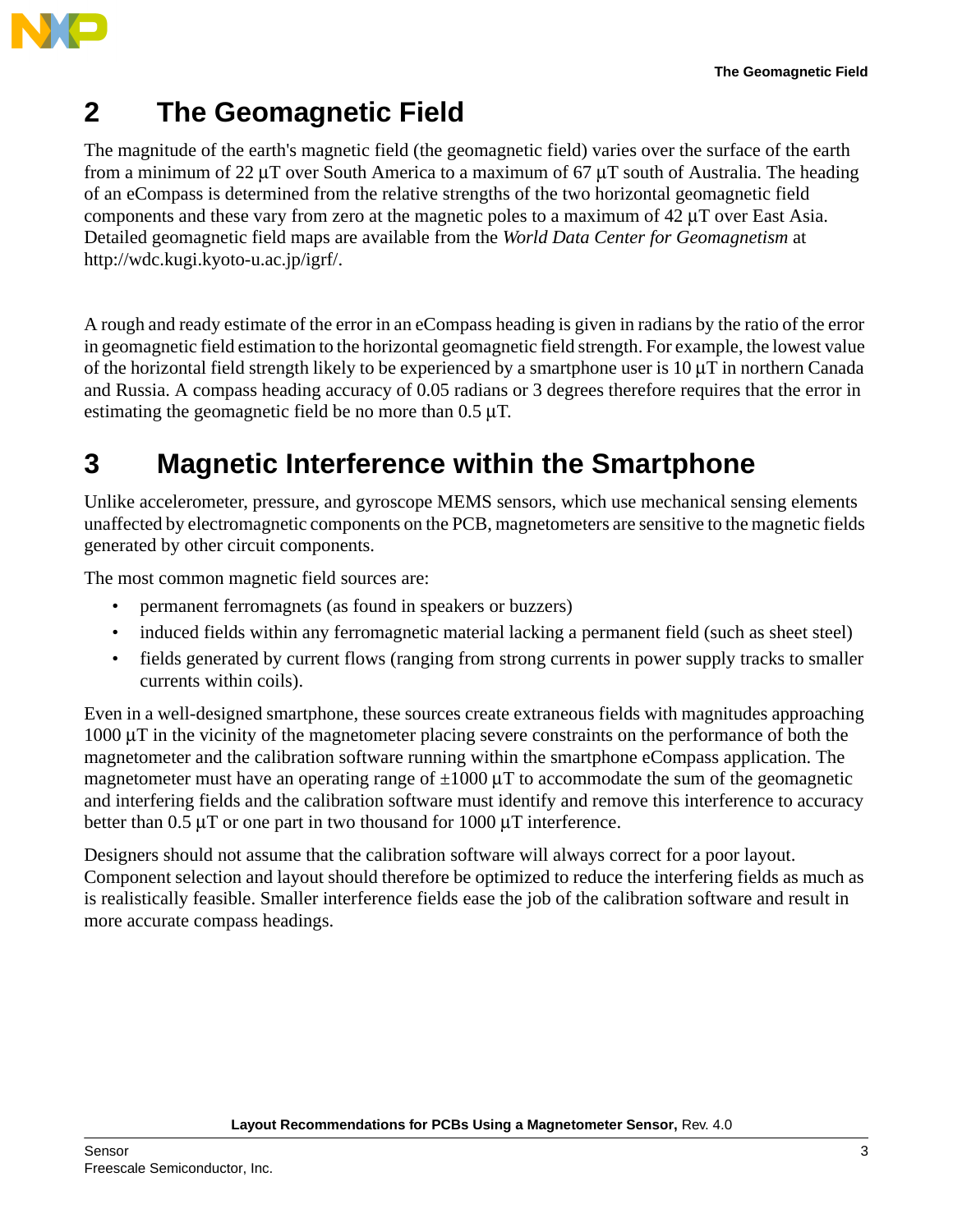

**Hard-Iron Interference**

## <span id="page-3-0"></span>**4 Hard-Iron Interference**

'Hard-iron' magnetic fields are those which are generated by permanently magnetized ferromagnetic components on the PCB, such as audio speakers and buzzers. Permanently magnetized components also create permanent induced magnetic fields in normally unmagnetized ferromagnetic materials in their vicinity and these are also included as 'hard-iron' fields.

Since the magnetometer and all components on the PCB are in fixed positions with respect to each other, the hard-iron interference manifests as an additive magnetic field vector when measured in the magnetometer reference frame.

It makes little sense for manufacturers to supply carefully calibrated magnetometers with no zero field offset into the smartphone market since the magnetometer will be exposed to an unknown additive hard-iron field. The manufacturer will typically specify only the limits between which the zero field sensor offset will lie. The magnetometer zero field offset is also independent of the smartphone orientation and therefore simply adds to the hard-iron field. The calibration algorithm then adds the magnetometer zero field offset to the PCB hard-iron interference and removes both together.

[Figure 1](#page-3-1) shows the modelling of the distortion of the geomagnetic field by three permanent magnets creating hard-iron interference. The first image shows the field of the permanent magnets in the absence of an external field. The second image shows the combined field of the permanent magnets and the external field.

A magnetometer located in the vicinity of the magnets will see the sum of the geomagnetic field and the hard-iron field and will compute an erroneous compass heading in the absence of calibration software.



**Figure 1. Hard-iron disturbance of a uniform magnetic field**

<span id="page-3-1"></span>Hard-iron interference can be minimized by a common sense strategy of avoiding, or selecting alternatives to, strongly magnetized ferromagnetic components and placing the magnetometer as far away as possible from such components.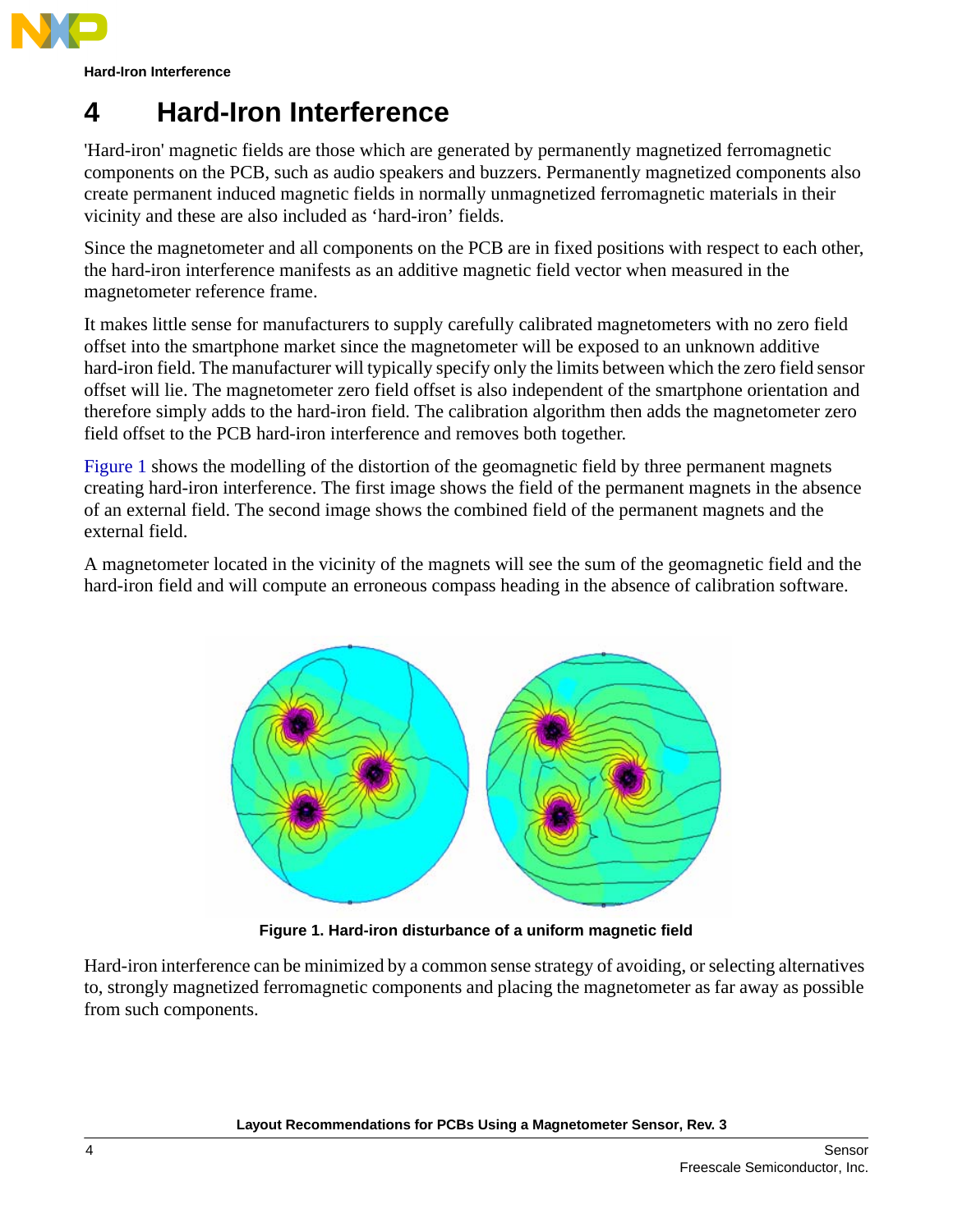

## <span id="page-4-0"></span>**5 Soft-Iron Interference**

'Soft-iron' interference is created by the induction of a temporary magnetic field into normally unmagnetized ferromagnetic components, such as steel shields and batteries, on the PCB by the geomagnetic field. Soft-iron effects are more complex to model than hard-iron since the induced soft-iron magnetic field depends on the relative orientation of the smartphone to the earth's geomagnetic field.

While the hard-iron interfering field can be modelled as a simple additive three-component magnetic field vector, the soft-iron interfering field manifests as axes with high magnetic permeability within the smartphone and is normally modelled as a six-component symmetric matrix.

[Figure 2](#page-4-1) illustrates the distortion of a uniform external magnetic field by three unmagnetized ferromagnetic bars oriented in different directions. The first image shows that there is no field in the absence of the external field. The second image shows the sum of the induced field in the bars and the external field. The bars become magnetized by the external field and steer it along their axes.

As shown in the hard-iron field example, a magnetometer located in the midst of soft-iron components will measure a magnetic field which may point in a very different direction to the geomagnetic field.



<span id="page-4-1"></span>**Figure 2. Soft-iron disturbance of a uniform magnetic field**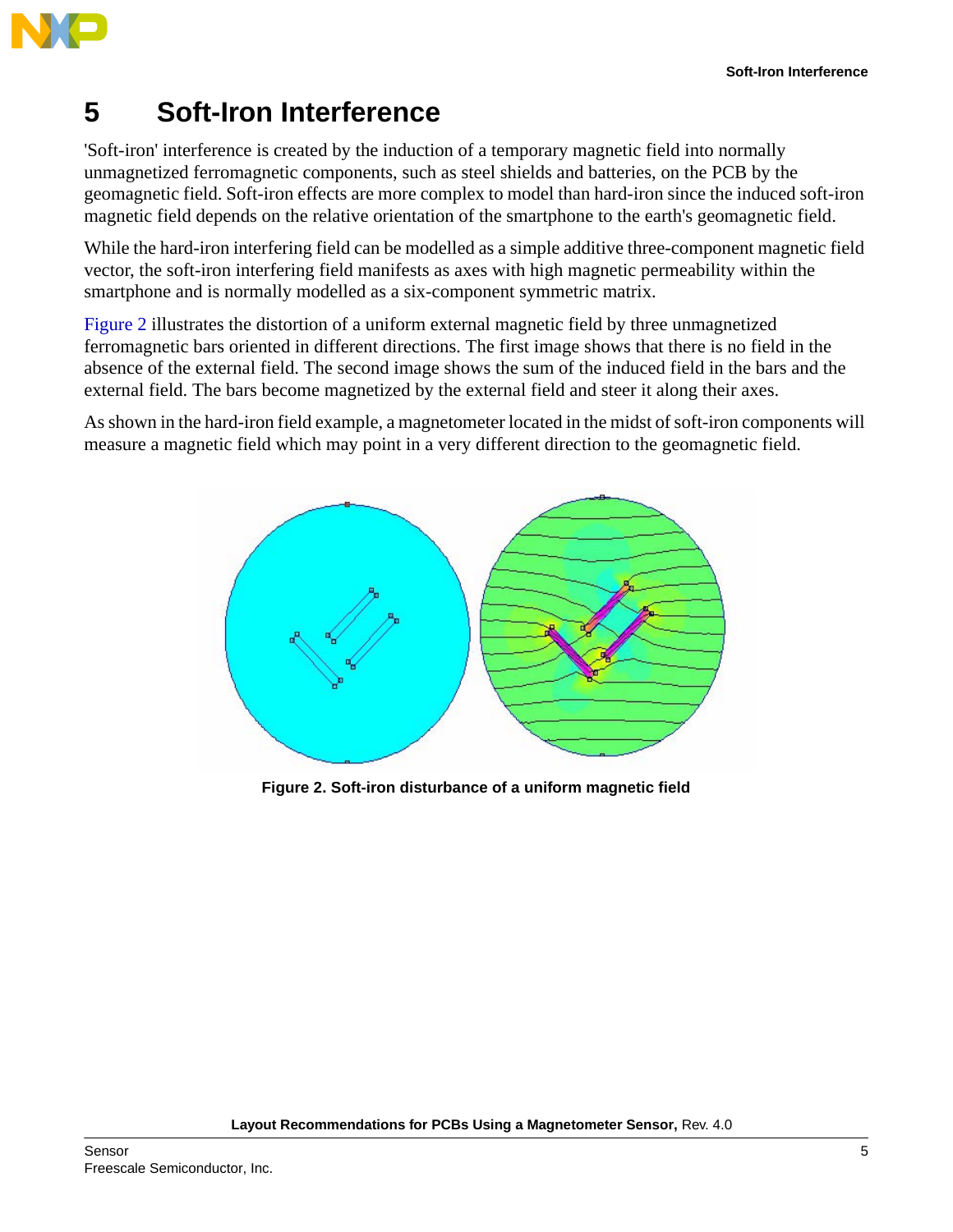

**Fields from PCB Currents**

## <span id="page-5-0"></span>**6 Fields from PCB Currents**

Fixed currents, whether in PCB tracks or within coils, will generate fixed magnetic fields which add to the hard-iron component. Calibration software will attempt to calibrate these fields and remove them, but it is good practice to minimize these fields. The strength of the resulting field measured at the magnetometer follows the standard rules of electromagnetism: the generated field is proportional to the current, is multiplied by coherent addition of the same current in a coil, and reduces with distance from the current source.

Designers should therefore place high current tracks and coils as far away as possible from the magnetometer. Ferromagnetic cores within coils become magnetized by both the coil current and the geomagnetic field creating additional soft-iron interference.

<span id="page-5-1"></span>An estimate of the magnetic field sourced by a PCB power supply track can be obtained from Maxwell's equation relating the curl of the magnetic field *B* to the local current density *j* and the time derivative of the local electric field *E*:

$$
\nabla \times \boldsymbol{B} = \mu_0 \boldsymbol{j} + \varepsilon_0 \mu_0 \frac{\partial \boldsymbol{E}}{\partial t}
$$
 \t\t**Eqn. 1**

 $\mu_0$  is the permeability of free space and is defined to have value:

$$
\mu_0 = 4\pi \times 10^{-7} \text{NA}^{-2}
$$
 **Eqn. 2**

If the PCB trace is straight with extent in both directions greater than the separation of the magnetometer from the trace, then edge effects can be ignored and the magnetic field will be rotationally symmetrical. With the additional constraint that the electric and magnetic fields are constant, [Equation 1](#page-5-1) can be rewritten using Stokes' theorem in terms of line and surface integrals for a closed circular path at normal distance  $r_0$  from the trace:

$$
\oint_{r} \mathbf{B}.dr = 2\pi r_{0}B(r_{0}) = \iint_{s} (\nabla \times \mathbf{B}).dS = \iint_{s} \mu_{0} \mathbf{j}.dS
$$
\nEqn. 3

<span id="page-5-2"></span>The current density *j* includes both free currents in the trace and bound currents in ferromagnetic materials. If there are no ferromagnetic materials in the vicinity of the magnetometer and PCB trace then the surface integral of the current density *j* simply equals the PCB trace current *I*. The return current flow through the ground plane is assumed to be spatially diffused and is ignored.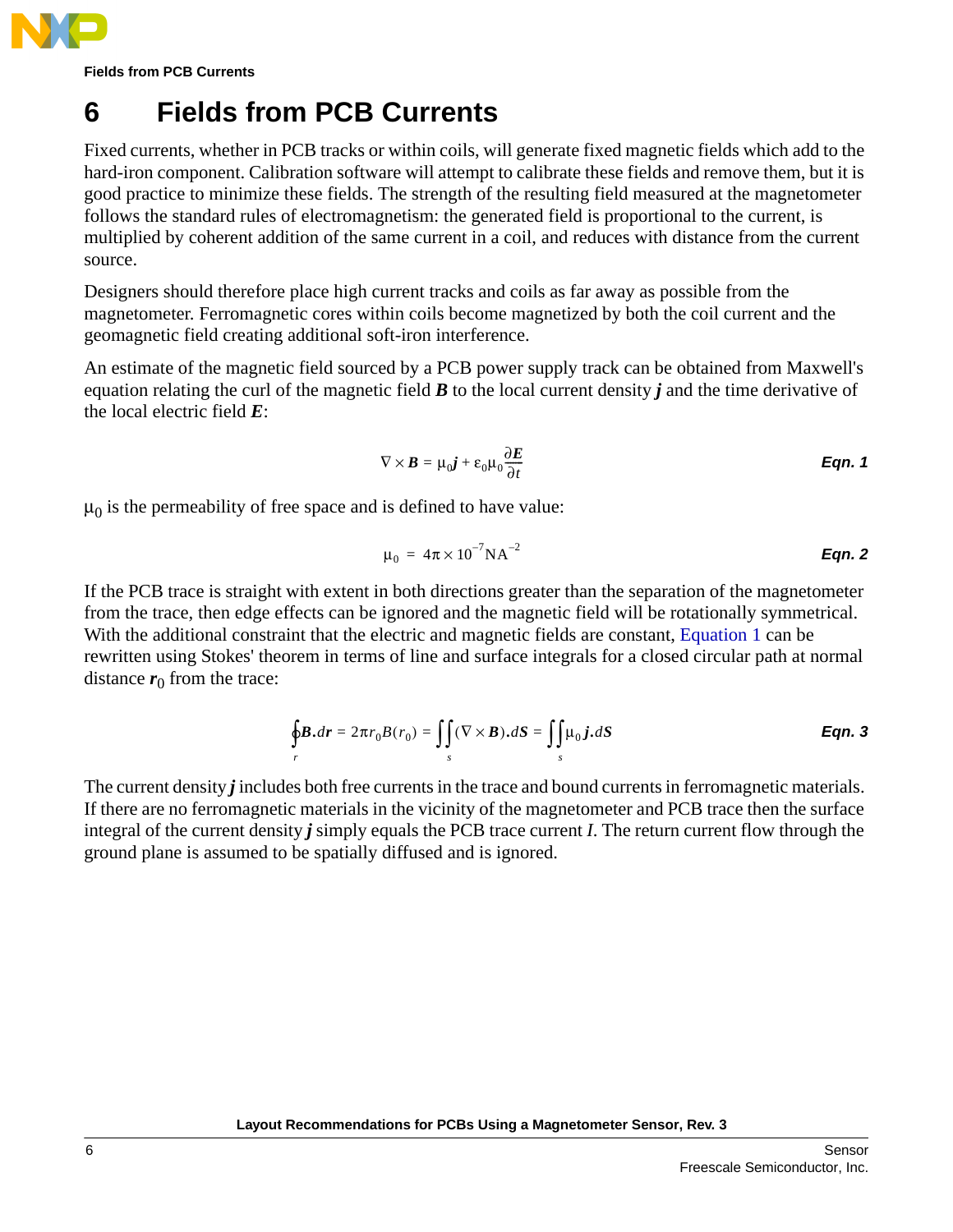

<span id="page-6-1"></span>If, in addition, the less than one part in  $10<sup>6</sup>$  difference in the magnetic permeability of air and vacuum is ignored in [Equation 3](#page-5-2), then the magnetic field  $B(r_0)$  at distance  $r_0$  from the PCB trace is given in Teslas by:

$$
B(r_0) = \frac{\mu_0 I}{2\pi r_0} = \frac{0.2 \times 10^{-6} I}{r_0}
$$
Eqn. 4

Modern smartphone power traces can easily source 1A in current. At  $10^{-3}$ m separation, the magnetic field from a 1A current trace will be 200  $\mu$ T reducing to 20  $\mu$ T at 10<sup>-2</sup>m separation. This field will in turn induce a soft-iron field in local ferromagnetic components on the PCB which may amplify the prediction of [Equation 4](#page-6-1) several times over.

The effects of time varying currents depend on their frequency. The highest sampling rate of a consumer magnetometer is approximately 100 Hz so currents at significantly higher frequencies will not be detectable by the magnetometer. Signals at lower frequencies may be detectable as modulation of the magnetic output and the compass heading. Incremental changes in current will create corresponding changes in the magnetic field and compass error.

The most difficult situation for the calibration software is the placement too close to the magnetometer of a power supply trace supplying a varying current depending on the smartphone processor load, the state of the LCD backlight and whether the RF power amplifier is active.

## <span id="page-6-0"></span>**7 Other Sources of PCB Interference**

PCB designers should also make industrial designers and mechanical engineers aware of the consequences of including magnetic materials into the smartphone housing. These should generally be avoided since they add to the overall hard- and soft-iron field. Industrial designers should be aware that different phone configurations (such as a clamshell phone being open or closed) also create different magnetic interference which further complicates the task of the calibration software.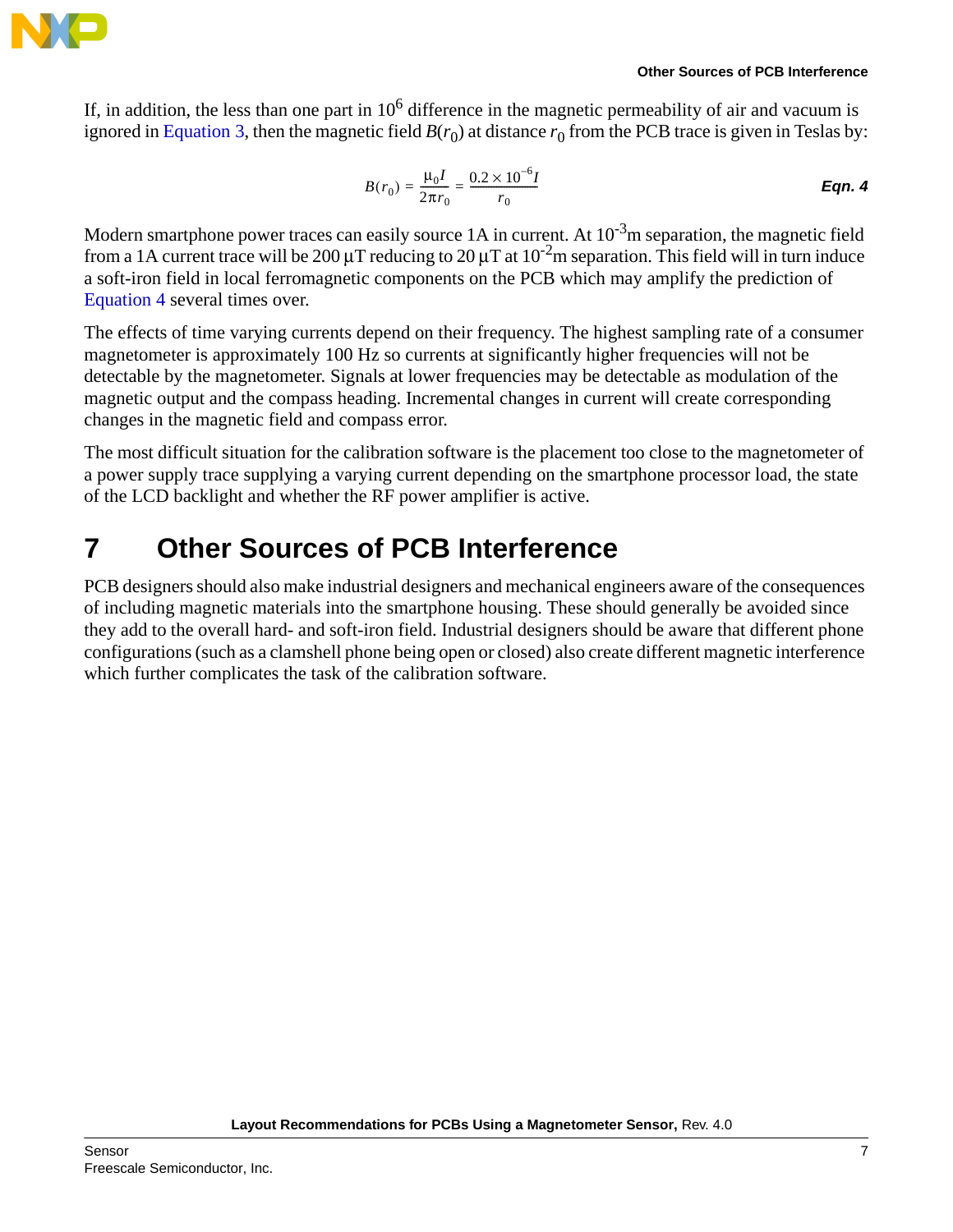

**Component and Material Selection**

### <span id="page-7-0"></span>**8 Component and Material Selection**

Components using iron, cobalt, nickel and their alloys (generally referred to as ferromagnets) can maintain a permanent magnetic field and are the predominant source of hard-iron interference. Typical components with permanent magnetization include speaker magnets, vibrator and camera modules.

The same ferromagnetic materials when normally unmagnetized are responsible for the soft-iron magnetic interference. Any external field, whether the hard-iron or the geomagnetic field, induces a temporary magnetic field in these materials. Common sources of soft-iron distortion include the smartphone battery and steel shields in the RF module.

Materials that are safe for use in the proximity of the magnetometer include brass, aluminum, copper, gold, silver and titanium.

<span id="page-7-1"></span>The ability of a material to develop an induced soft-iron field in response to an external field is proportional to its relative magnetic permeability μ*r*. The relative permeabilities of common materials are shown in [Table 1](#page-7-1). Those with high relative permeabilities should be avoided wherever possible.

| <b>Material</b>                   | Relative Permeability $\mu_r$ |
|-----------------------------------|-------------------------------|
| Mu-metal (75% Ni, 15% Fe, Cu, Mb) | 25,000 and higher             |
| Permalloy (80% Ni, 20% Fe)        | 8000                          |
| Iron $(99.8%$ pure)               | 5000                          |
| Ferrite N41                       | 3000                          |
| Ferrite M33                       | 750                           |
| Nickel (99% pure)                 | 600                           |
| Cobalt (99% pure)                 | 250                           |
| Steel                             | 100                           |
| Ferrite U60                       | 8                             |
| Tin                               | $\approx$ 1                   |
| Platinum                          | 1.000265                      |
| Titanium                          | 1.00005                       |
| Aluminum                          | 1.000022                      |
| <b>Brass</b>                      | $\approx$ 1.00000             |
| Copper                            | 0.999994                      |
| Silver                            | 0.999974                      |
| Gold                              | 0.99996                       |

#### **Table 1. Common Materials**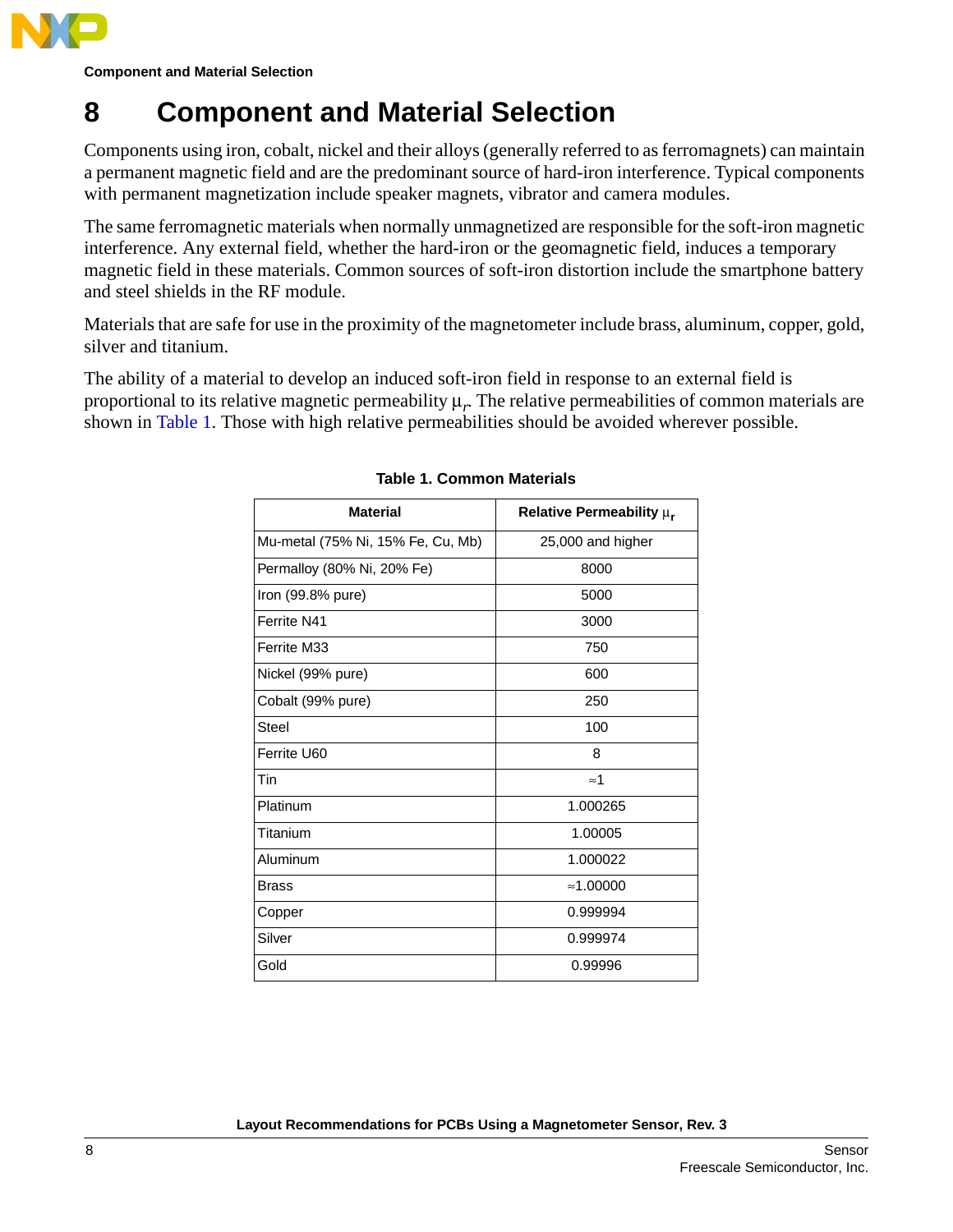

# <span id="page-8-0"></span>**9 Design Checklist**

- 1. Make the magnetometer placement the first step when outlining a new PCB layout. The ideal location for the magnetometer is to be as far away as possible from all sources of hard and soft interference and from high current traces. The best locations are often to be found on an edge or at a corner of the PCB.
- 2. Hall effect sensors are used in conjunction with relatively strong magnets to detect the configuration of smartphones containing flip covers or sliding keyboards. Place any Hall effect sensor and its magnet as far away as possible from the magnetometer.
- 3. Other electromagnetic components found on smartphones are loudspeakers, vibrators, hearing aid coils, batteries and near field communication (NFC) antennas. These will create permanent hard-iron, induced soft-iron and current-sourced magnetic fields and should also be placed as far as possible from the magnetometer.
- 4. Don't attempt to shield the magnetometer from magnetic fields generated by components on the PCB. A steel shield can placed over the magnetometer would, for example, be disastrous since it would both create a strong interfering soft-iron field and also shield the magnetometer from the earth's geomagnetic field. Placing a shield can made from a low permeability film such as brass would also serve no purpose since it is transparent to magnetic fields in its vicinity.
- 5. If shield cans are required to isolate sensitive sub-systems such as radios from each other, then they must be made from low permeability conductive materials such as brass, beryllium-copper alloys, aluminum, nickel-silver alloys (such as 752 or 754), or even low permeability stainless steel alloys (such as SUS305 or SUS316). The aim is to combine low electrical resistance (to minimize electrical field leakage) with low magnetic permeability (to minimize induced soft-iron fields). It is good practice to keep even low permeability shields a minimum of 7mm away from the magnetometer sensor.
- 6. And finally, the industrial design and mechanical engineering teams should be involved at the start of any project involving a magnetometer. All mechanical components should be reviewed for their ferromagnetic content and replaced with low permeability alternatives.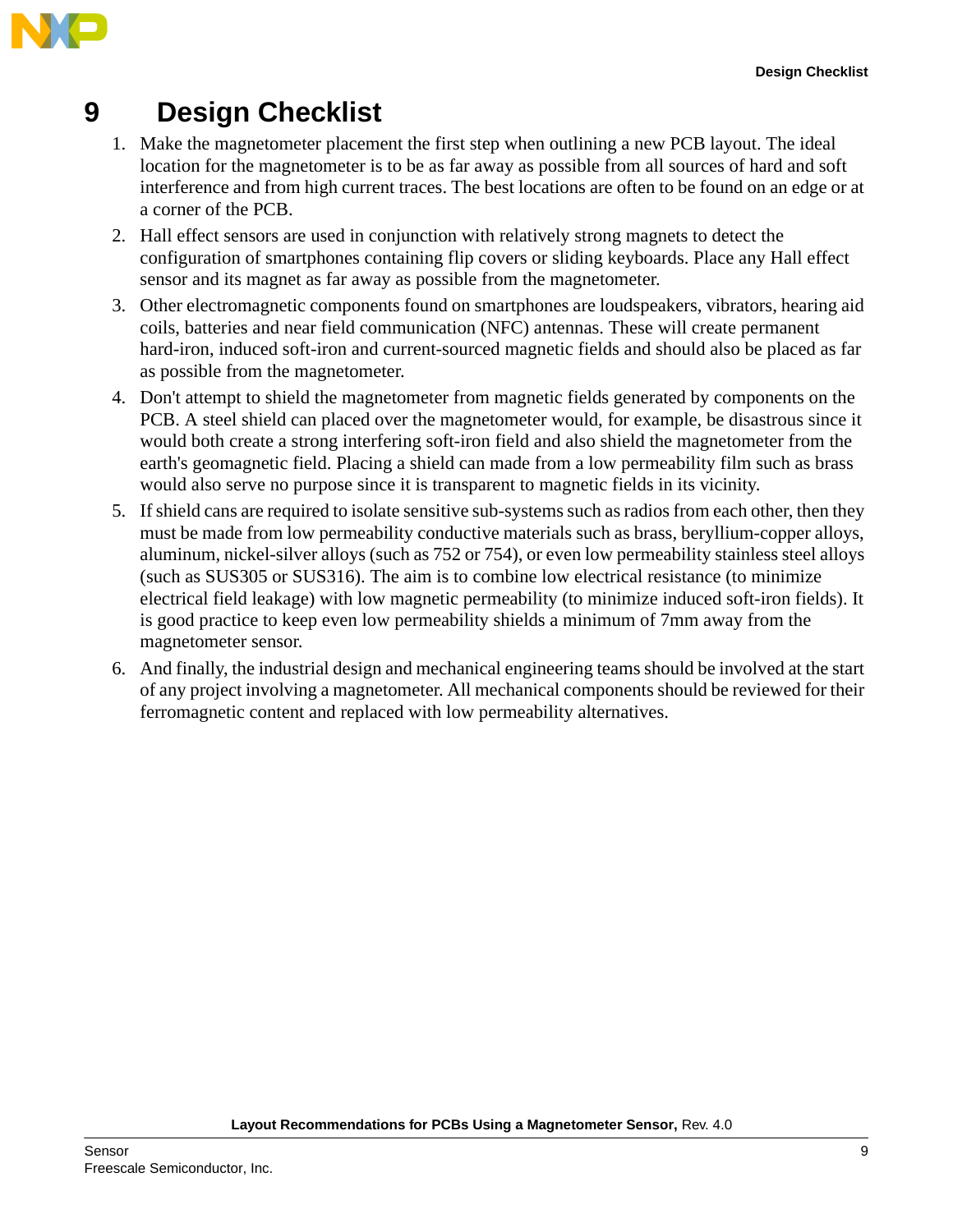

**Experimental Determination of the Magnetometer Measurement Locus**

#### <span id="page-9-0"></span>**10 Experimental Determination of the Magnetometer Measurement Locus**

In the complete absence of hard- and soft-iron interference (including any sensor offset), a magnetometer will accurately measure the three components of the geomagnetic field in the magnetometer frame of reference. Irrespective of the magnetometer orientation, the vector magnitude of the measured field will equal the magnitude of the geomagnetic field. At a different orientation, individual geomagnetic field components will be different but the vector magnitude will not change. Under arbitrary rotation, the locus of the magnetometer measurements will lie on the surface of a sphere centered at zero field with radius equal to the geomagnetic field magnitude.

The addition of a hard-iron field adds a fixed vector offset to all measurements and displaces the locus of measurement by an amount equal to the hard-iron offset. The measurement sphere is now centered at the hard-iron offset but still has radius equal to the geomagnetic field strength.

Soft-iron effects distort the measurement sphere along preferred axes and with differing gains along each axis. The measurement locus then becomes an ellipsoid centered at the hard-iron offset and provides valuable information to the PCB designer on hard- and soft-iron distortions. The ellipsoid need not be aligned with the axes of the magnetometer.

The examples in the remainder of this section demonstrate the use of the Freescale RD4247MAG3110 eCompass evaluation PCB to obtain the ellipsoidal measurement locus. The RD4247MAG3110 eCompass PCB uses the Freescale MMA8451 accelerometer and MAG3110 magnetometer. The eCompass and calibration software executes from any PC and provides the facility to measure and record to disc a file containing magnetometer measurements made at differing roll, pitch and yaw angles.

User steps:

- 1. Place the magnetometer in the proposed location of the actual PCB magnetometer with the PCB's ferromagnetic components in their correct relative locations.
- 2. Run the RD4247MAG3110 PC software.
- 3. Gather magnetic measurements while orienting the assembly in differing directions.
- 4. Use the 'Save' button to write the measurements to an ASCII tab-delimited file to the PC disc drive.

[Figure 3](#page-10-0) shows the x-y, y-z and z-x slices through a measurement ellipsoid recorded by the RD4247MAG3110 in an environment of strong hard-iron and soft-iron interference.

In the figures, it is immediately apparent that:

- the hard-iron offsets in the x, y, and z axes are approximately 150  $\mu$ T, 30  $\mu$ T and -150  $\mu$ T.
- the measurement ellipsoid is significantly non-spherical and is not aligned with the measurement axes. There is therefore a strong soft-iron effect with its highest permeability axis lying in the x-y plane and rotated some 30 degrees from the x-axis
- the measurements do not exceed the magnetometer measurement range and there is no clipping.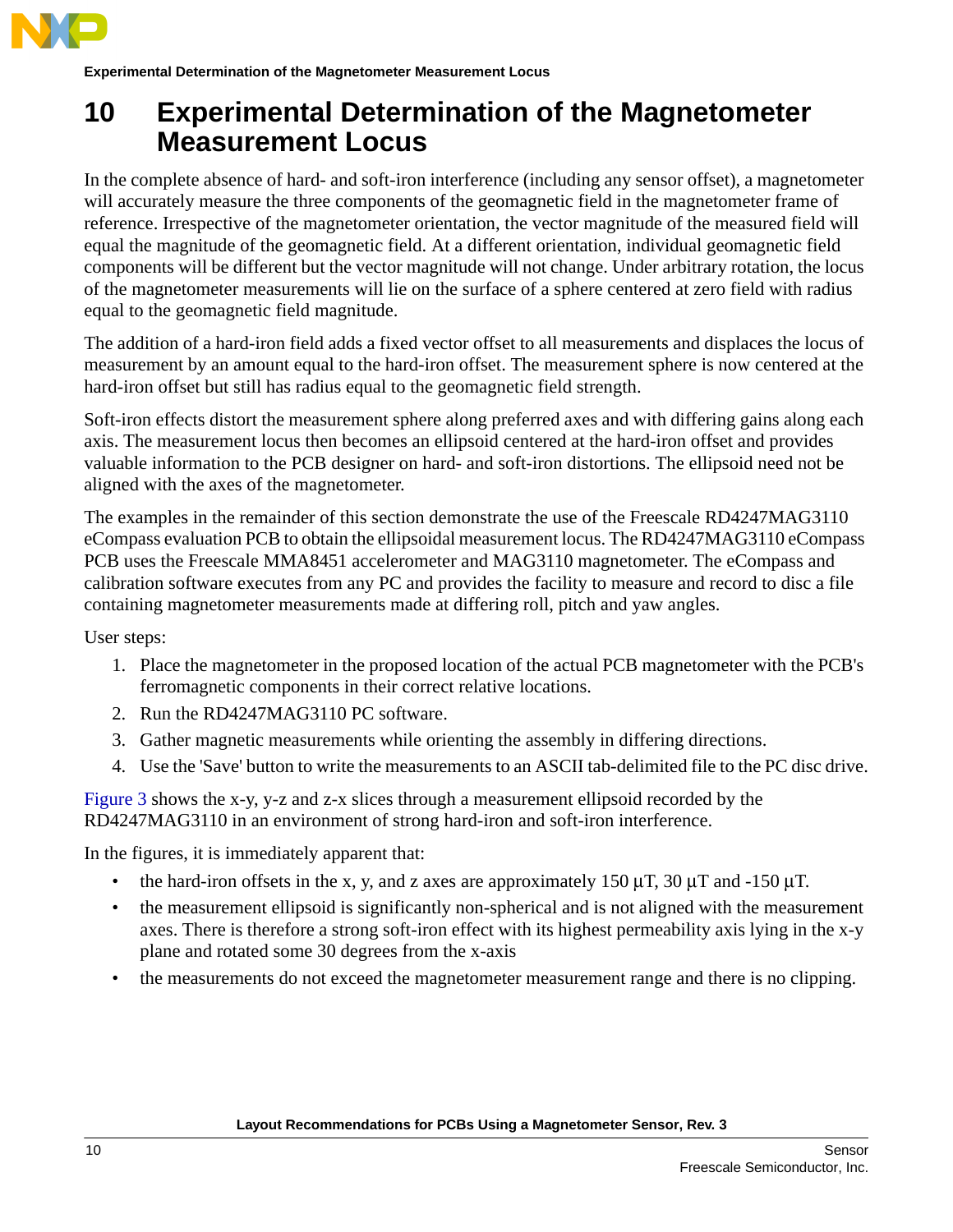

The levels of hard-iron disturbance in these measurements are acceptable but the designer should probably not be happy with the level of soft-iron interference. The Freescale calibration software is, however, quite capable of estimating and removing this strong soft-iron distortion as demonstrated in [Figure 6.](#page-11-0)



**Figure 3. Measured magnetometer locus - no correction applied**

<span id="page-10-0"></span>[Figure 4](#page-10-1) shows a screen shot of the calibration coefficients computed by the RD4247MAG3110. The calculated hard-iron offset provides a more accurate estimate than that provided by visual inspection of the scatter plot. The calculated inverse soft-iron matrix has, as expected, significant off-diagonal terms in order to invert the strong soft-iron disturbance on the measurements.

| <b>Hard Iron</b>  | <b>Inverse Soft Iron Matrix</b> |          |          |  |
|-------------------|---------------------------------|----------|----------|--|
|                   | X                               |          | z        |  |
| 148.40<br>Х:      | 0.752<br>$\mathbf{x}$           | $-0.250$ | $-0.007$ |  |
| 31.85<br>Y:       | $-0.250$<br>Y                   | 0.756    | 0.001    |  |
| $-143.50$<br>Z:   | $Z$ -0.007                      | 0.001    | 0.505    |  |
| $\nabla$ Track    | $\nabla$ Track                  |          |          |  |
| $\nabla$ Subtract | $\nabla$ Subtract               |          |          |  |
| Clear             | Clear                           |          |          |  |

<span id="page-10-1"></span>**Figure 4. Calibration coefficients computed by the RD4247MAG3110 software**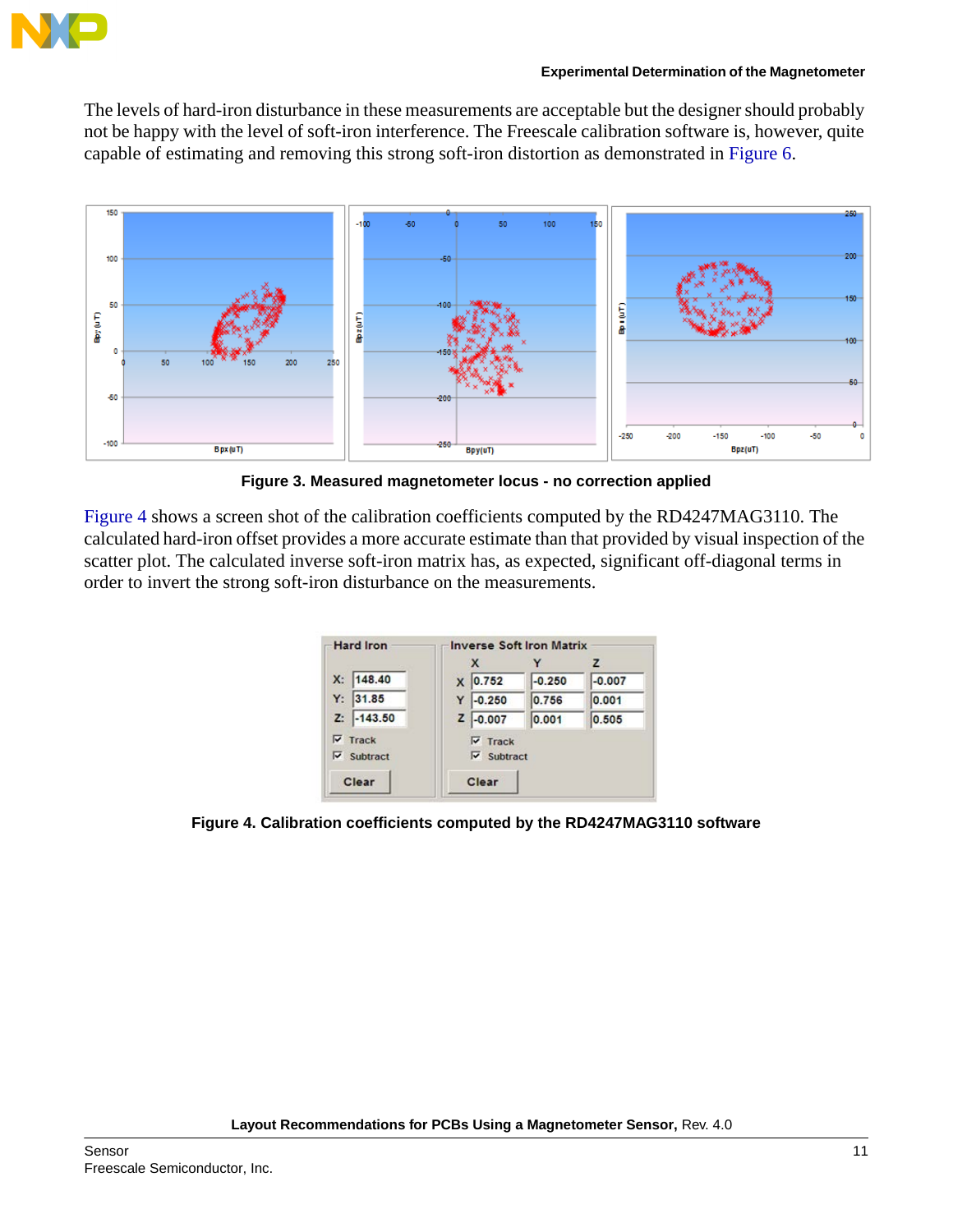

#### **Experimental Determination of the Magnetometer Measurement Locus**

[Figure 5](#page-11-1) shows the measurement locus after correcting for the estimated hard-iron offset. The data is now centered at the origin but still highly distorted by soft-iron effects. The computed compass heading will not be accurate after applying hard-iron corrections only.



**Figure 5. Measured magnetometer locus - hard-iron correction applied**

<span id="page-11-1"></span>[Figure 6](#page-11-0) shows the measurement locus after applying the inverse soft-iron matrix computed by the Freescale calibration algorithms (see [Figure 4](#page-10-1)). The measurement locus is now a sphere centered at the origin with magnitude 25 μT and represents the locus of the geomagnetic field in the absence of hard- and soft-iron interference. Compass heading estimation using these measurements will be highly accurate.



<span id="page-11-0"></span>**Figure 6. Measured magnetometer locus, hard- and soft-iron correction applied**